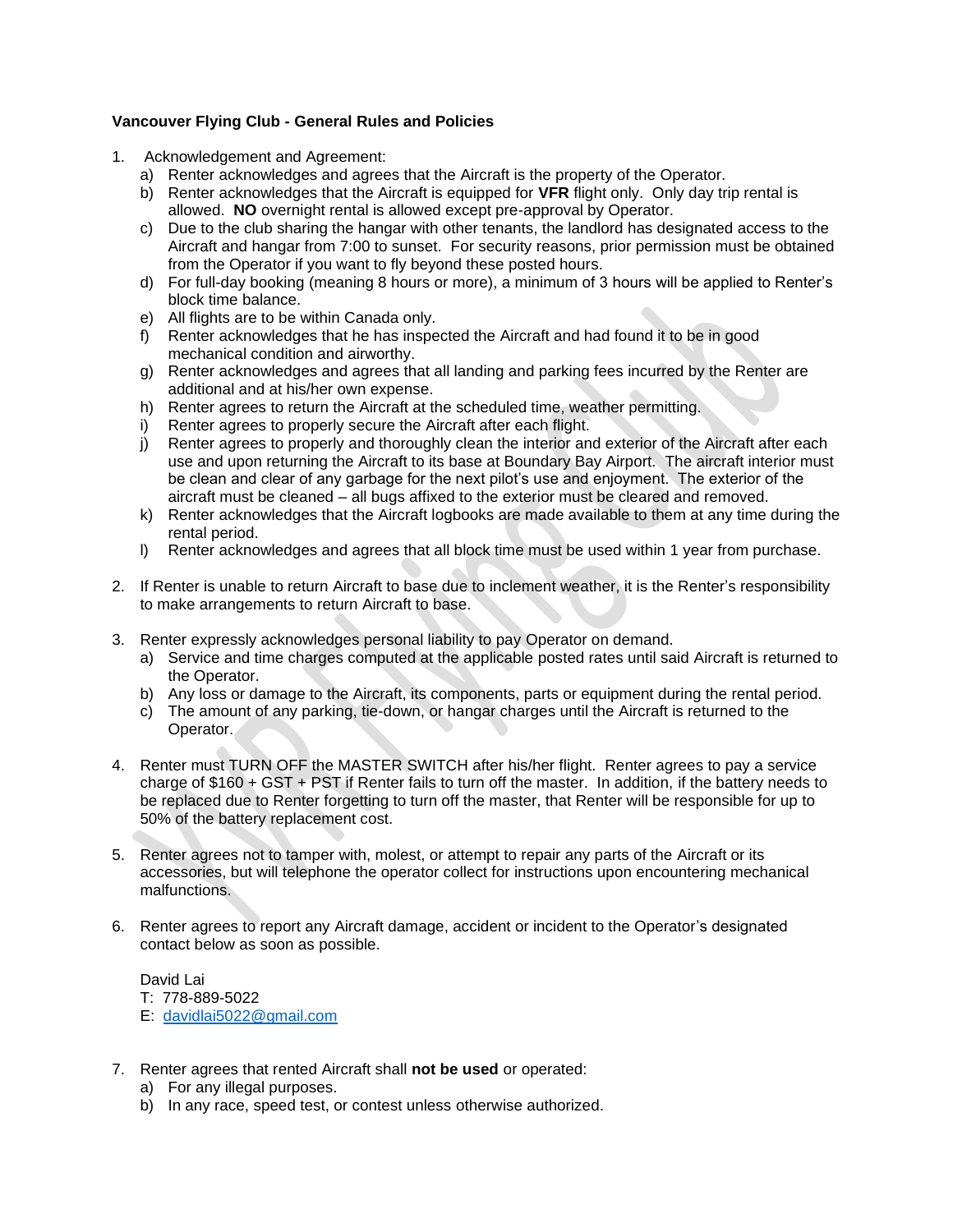- c) By any person other than the renter who signed the agreement.
- d) Outside the limits and boundaries of Canada, unless previous arrangements have been made.
- e) To carry passengers or property for compensation or hire.
- f) For any instruction or training purpose.
- g) For any flight which the Renter is not properly rated or certified.
- h) While impaired by and/or under the influence of alcohol, drugs, cannabis and medicine.
- 8. For the Renter to maintain PIC status, a 60-day currency is required, with a minimum of three (3) take-off and landings during this period. Renter is subject to an annual check-out by a certified flight instructor per insurance policy requirement.
- 9. All flying in the Aircraft is to be done in strict accordance with the existing Canadian Aviation Regulations (CARs), the terms and rules set out in this Rental Agreement, and as detailed in the Aircraft Flight Manual.
- 10. NO smoking, vaping or consumption of any tobacco and/or cannabis-based products (including marijuana plants) is allowed inside the aircraft at any time.
- 11. NO food or drinks inside the aircraft is allowed except bottled water.
- 12. NO pets are allowed to be taken inside the aircraft at any time or on any flight.
- 13. The Renter agrees to pay Operator the amount of \$3,000.00 should any accident or damage to the Aircraft incurred while the Aircraft is under Renter's care and custody.

#### **Reservations**

- 1. All flying time must be scheduled IN ADVANCE by booking the Aircraft through the booking system on Operator's website. Minimum 24 hours advance booking is required.
- 2. NO walk-in flying is allowed. Renter must confirm availability with the Operator if he/she would like to do same-day flying without advance booking.
- 3. It is the responsibility of the Renter scheduling the reservation to cancel as soon as possible if they are unable to keep the reservation. Failure to cancel and/or no show will result in Renter paying for half of the scheduled block time.
- 4. Renter must not keep the Aircraft beyond the time scheduled, unless due to circumstances beyond their control e.g. unserviceability of aircraft or weather related problems. Renter must call the Operator if he/she is delayed.
- 5. All flying time shall be paid for in advance by purchasing blocks of time and maintaining a positive balance in Renter's account.

### **Flight Operations and Safety Rules**

- 1. The PIC shall check previous entries in the Journey Logbook to ensure the starting hourly Hobbs meter time and Tachometer reading are correct.
- 2. The PIC shall complete the Flight Dispatch Form at<https://www.yvrflyingclub.com/dispatch-form> and submit online prior to each flight for the Operator's record.
- 3. The PIC shall use designated pre-flight, pre-takeoff, cruise, pre-landing, and shut-down checklists.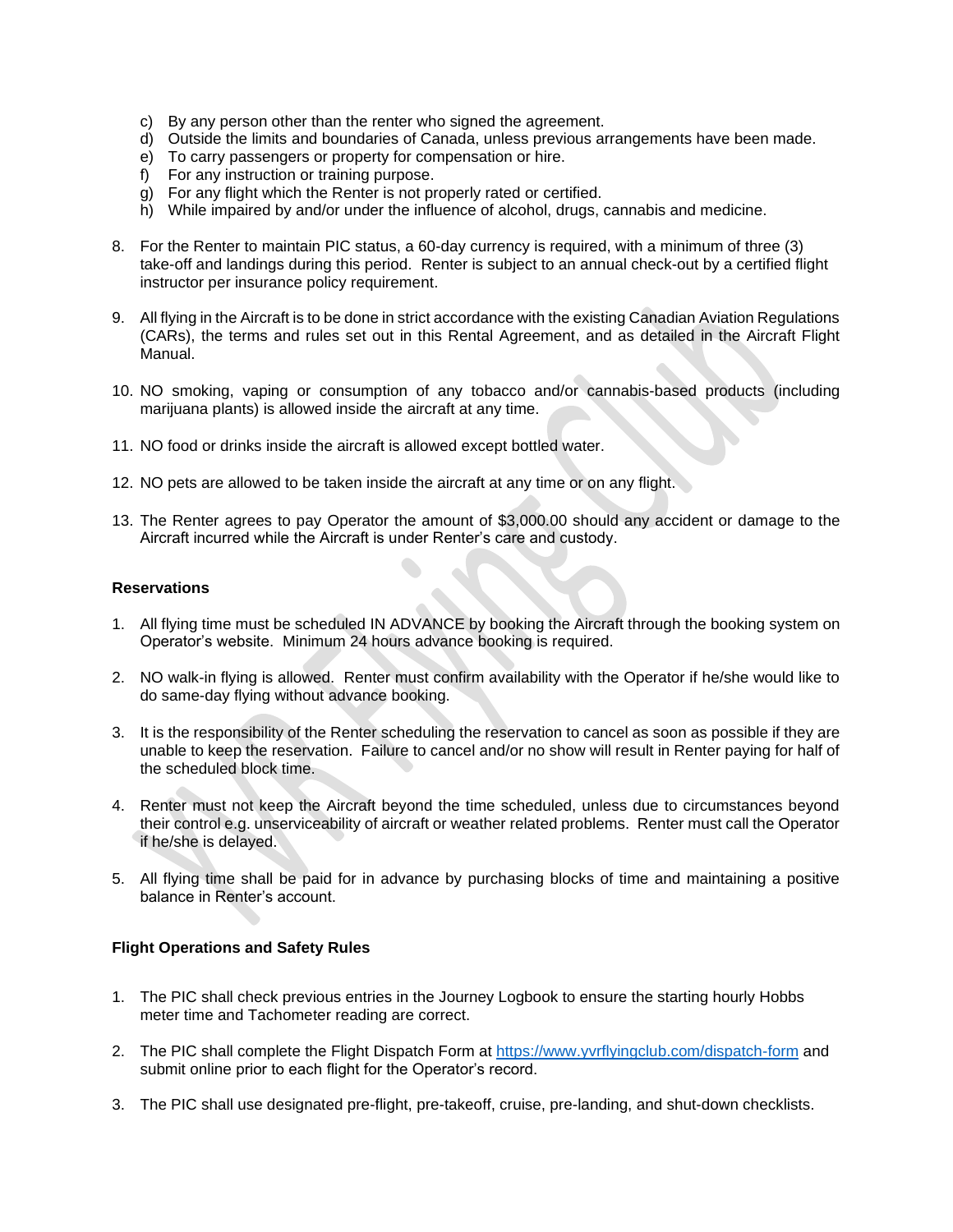- 4. A NavCanada VFR flight plan or a Flight Itinerary is required for all cross-country flights.
- 5. In the event of damage to the Aircraft, the PIC is responsible for reimbursement to the Operator of all related costs NOT covered by insurance, such as the deductible portion of the insurance policy. If insurance is VOID due to any illegal acts, including contravention of the Air Regulations (CARs) by the PIC or his passengers, responsibility would include the Aircraft hull at insured value, and any third party liability associated with the damage. The PIC will not be liable for damage to the Aircraft due to mechanical malfunction, unless the damage can be directly attributed to significant pilot error by the PIC at the time of damage.
- 6. The Operator will not be responsible for any personal costs incurred by the PIC or passenger(s) for meals, lodging or alternate transportation if any disruption of the original intended itinerary should occur.
- 7. Take-off and landing on PAVED, concrete runways ONLY: No take-off or landing shall be made on any area other than the runways of any airport designated, constructed, maintained, and used as an airport with PAVED runways no less than 2000 feet. NO take-off or landing on grass or beach. This rule does not apply to emergencies.
- 8. Over water flights: Where the intended flight involves flight over water the Flying Member PIC shall abide by the applicable flight requirements. It is recommended that for all over-water flights, the PIC carry life jackets for all persons on board the aircraft. No person to operate a land aircraft over water, except when conducting a take-off or landing, beyond a point where the land aircraft could reach shore in the event of an engine failure.

## **Transient Maintenance Policy**

The following policies regarding the level of reimbursement for repairs while the Aircraft is away from the Boundary Bay Airport will apply should a breakdown occur.

- a) In the event of a breakdown, notify the designated contact of the Operator of the problem immediately. If the required personnel are not available leave your name, aircraft number and telephone number where you can be contacted.
- b) The rental pilot is not to authorize any repairs to be made to the Aircraft without clearance from the Operator. The Operator is not responsible to provide a replacement aircraft nor is the Operator responsible for travel, lodging, or other expenses incurred due to grounding of the Aircraft.
- c) Any defective items of the Aircraft must be noted on the aircraft squawk sheet. Serious items must be brought to the attention of the Operator's designated contact person immediately.
- d) The rental pilot is responsible for any damage to the aircraft battery that occurs as a result of not turning off the master switch when deplaning. See Item 4 under General Rules and Policies.
- e) The Operator will reimburse the rental pilot for any fuel or oil purchased for the aircraft during the rental period. The rate of reimbursement will be those rates currently in effect at Boundary Bay Airport for fuel and oil.
- f) The Aircraft must be returned reasonably clean and free of trash. The Operator is not responsible for items left in the Aircraft.

### **Logging Time**

- 1. Flying time shall be computed for each flight with the aid of the Hobb's Meter, or a working clock if the Hobbs Meter is unserviceable.
- 2. Tachometer reading shall be recorded for comparison purposes.